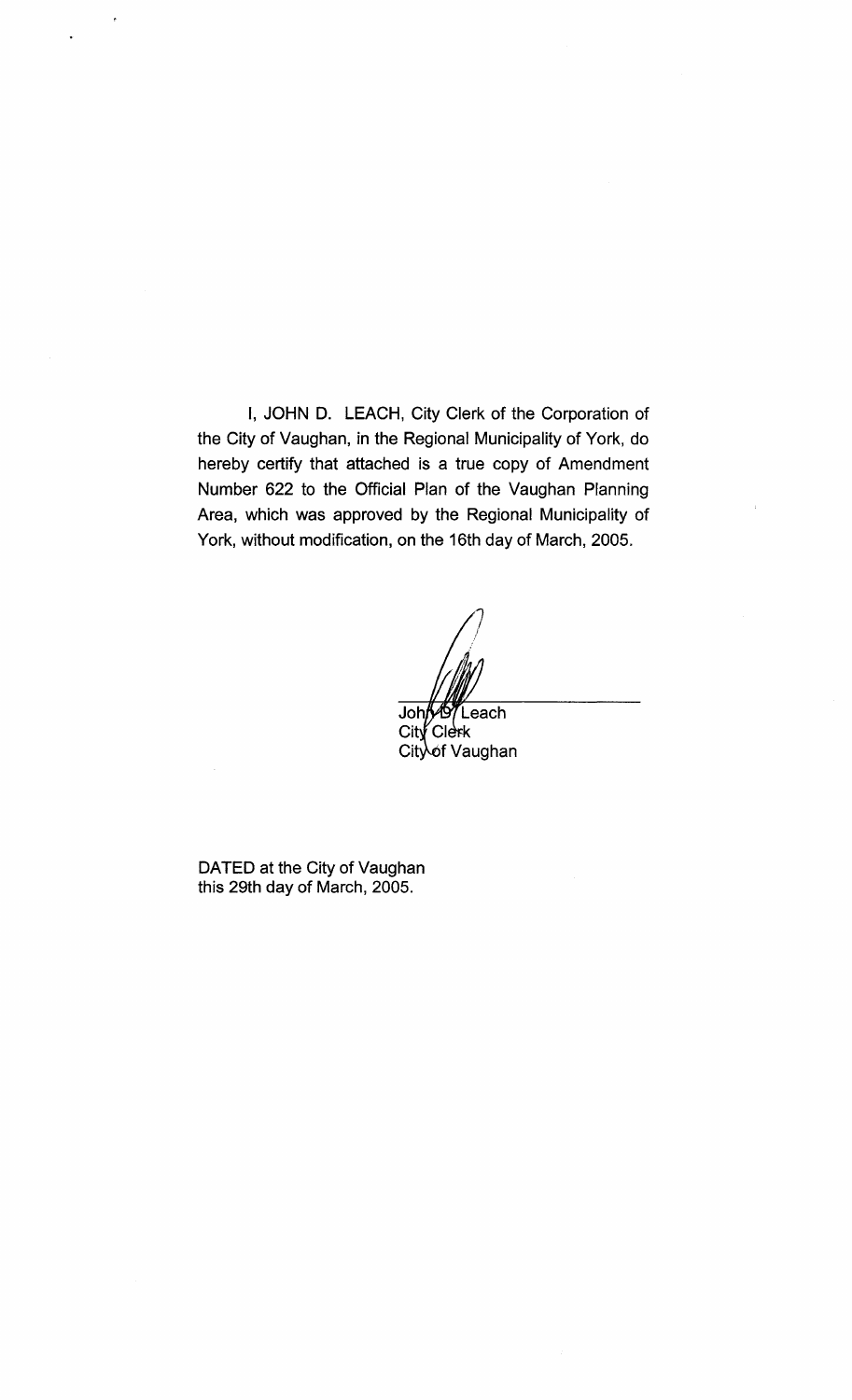**Certificate of Approval** 

# **AMENDMENT No. 622**

# TO THE

## **OFFICIAL PLAN FOR THE**

# **CITY OF VAUGHAN PLANNING AREA**

This official plan document which was adopted by the Council of the Corporation of the City of Vaughan is approved pursuant to Sections 17 and 21 of the Planning Act and came into force on March 16, 2005.

Date: **/14¥** *·/k* **10 r;-** 7 Neil Garbe, M.C.I.P., R.P.P.

Director of Community Planning The Regional Municipality of York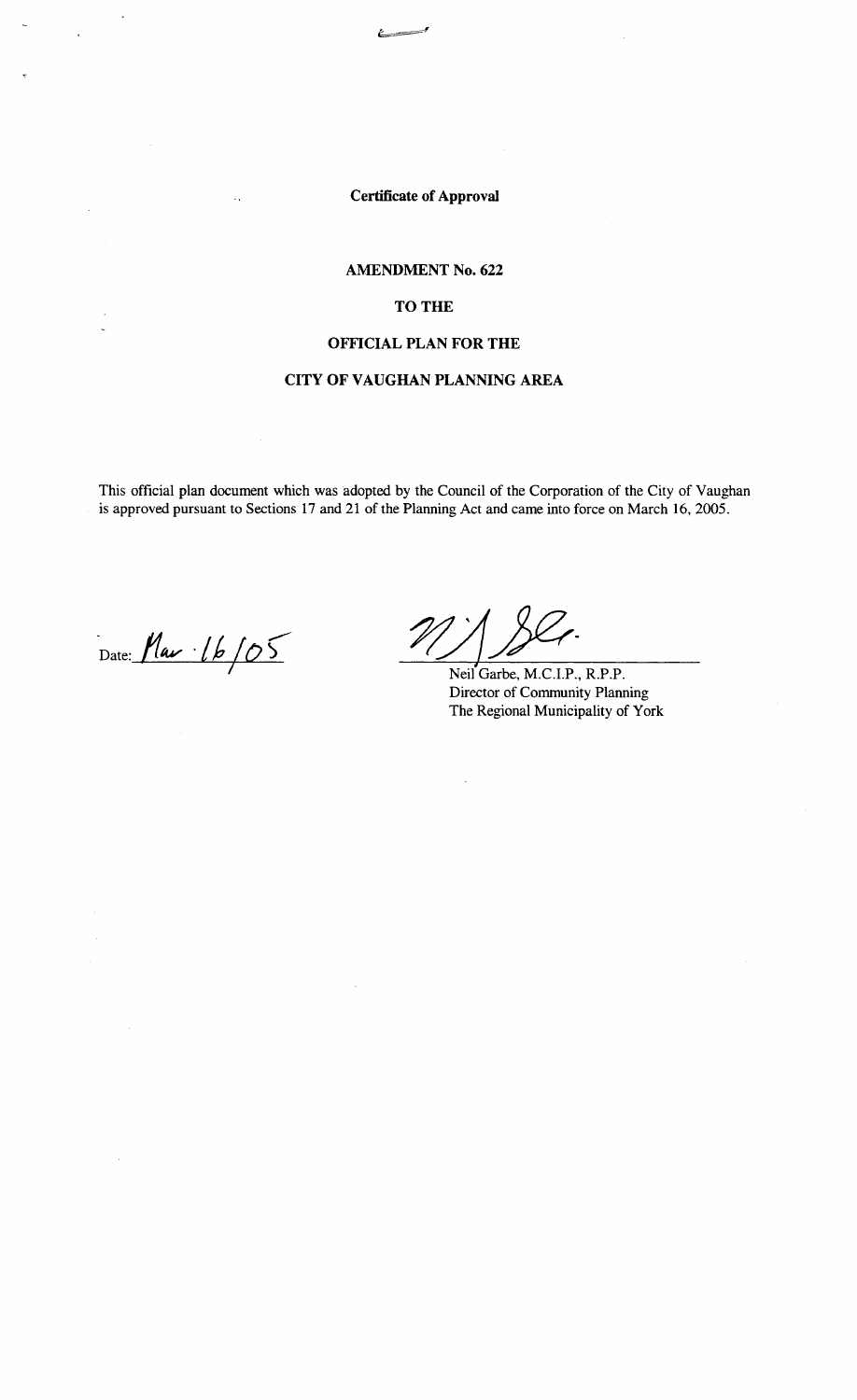# *THE CITY OF VAUGHAN BY-LAW*

# **BY-LAW NUMBER 14-2005**

**A By-law to adopt Amendment Number 622 to the Official Plan of the Vaughan Planning Area.** 

NOW THEREFORE the Council of the Corporation of the City of Vaughan ENACTS AS FOLLOWS:

- 1. THAT the attached Amendment Number 622 to the Official Plan of the Vaughan Planning Area, consisting of the attached text and Schedule(s) "1" and "2" is hereby adopted.
- 2. AND THAT the City Clerk is hereby authorized and directed to make application to the Regional Municipality of York for approval of the aforementioned Amendment Number 622 to the Official Plan
	- of the Vaughan Planning Area.

3. AND THAT this By-law shall come into force and take effect on the day of the final passing thereof. READ a FIRST, SECOND and THIRD time and finally passed this 24<sup>th</sup> day of January, 2005.

§! *)<cl\v/li* 

Michael Di Biase, Mayor

**Leapy**  $J.D.$ City Clerk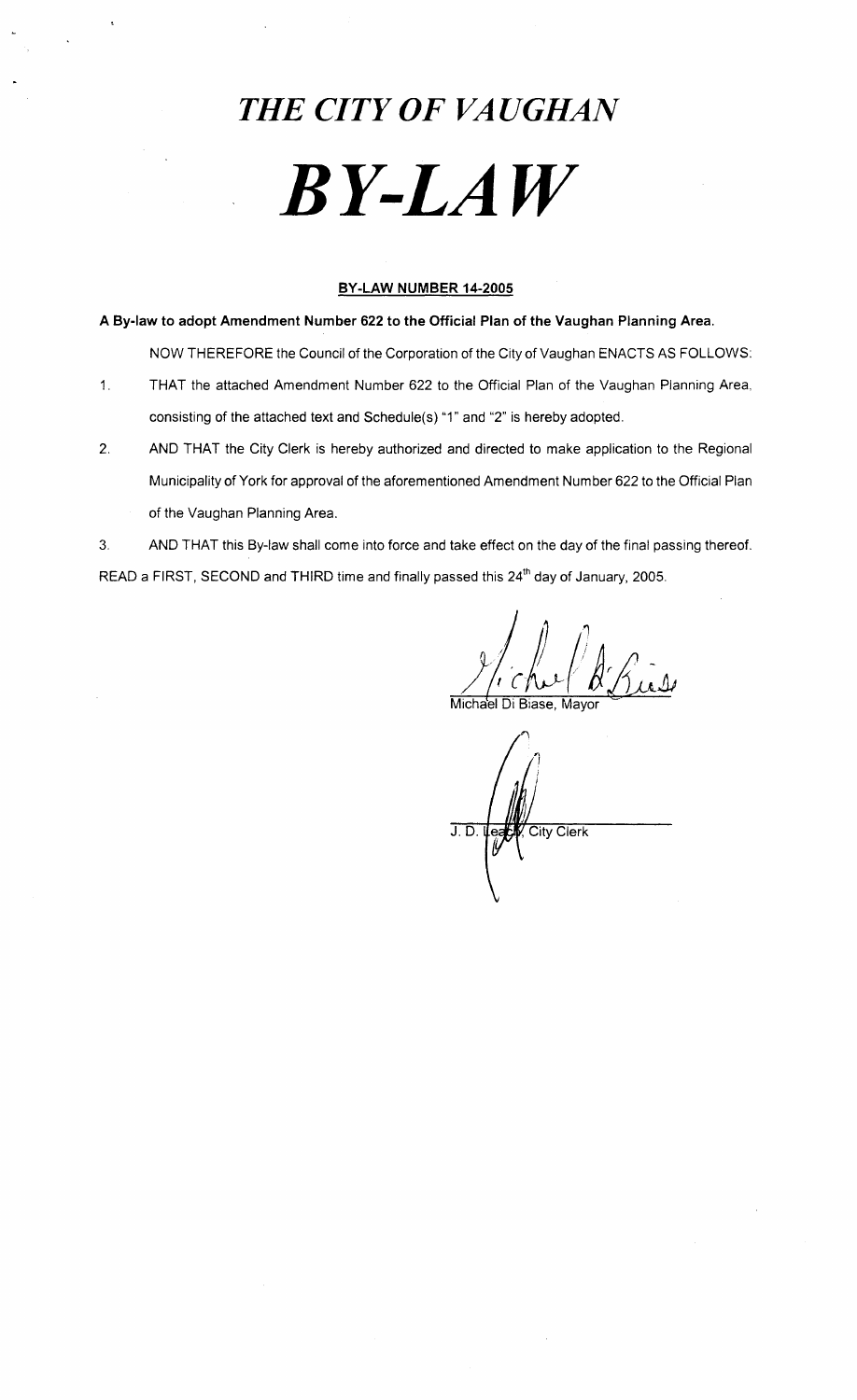## **AMENDMENT NUMBER 622**

## **TO THE OFFICIAL PLAN**

# **OF THE VAUGHAN PLANNING AREA**

The following text to Amendment Number 622 to the Official Plan of the Vaughan Planning Area and Schedules "1" and "2" constitutes Amendment Number 622.

 $\hat{\mathcal{A}}$ 

Also attached hereto but not constituting part of the Amendment are Appendices "I" and "II".

 $\label{eq:2.1} \frac{1}{2} \sum_{i=1}^n \frac{1}{2} \sum_{j=1}^n \frac{1}{2} \sum_{j=1}^n \frac{1}{2} \sum_{j=1}^n \frac{1}{2} \sum_{j=1}^n \frac{1}{2} \sum_{j=1}^n \frac{1}{2} \sum_{j=1}^n \frac{1}{2} \sum_{j=1}^n \frac{1}{2} \sum_{j=1}^n \frac{1}{2} \sum_{j=1}^n \frac{1}{2} \sum_{j=1}^n \frac{1}{2} \sum_{j=1}^n \frac{1}{2} \sum_{j=1}^n \frac{$ 

 $\sim$ 

 $\ddot{\phantom{a}}$ 

 $\ddot{\phantom{a}}$ 

 $\ddot{\phantom{0}}$ 

 $\ddot{\phantom{0}}$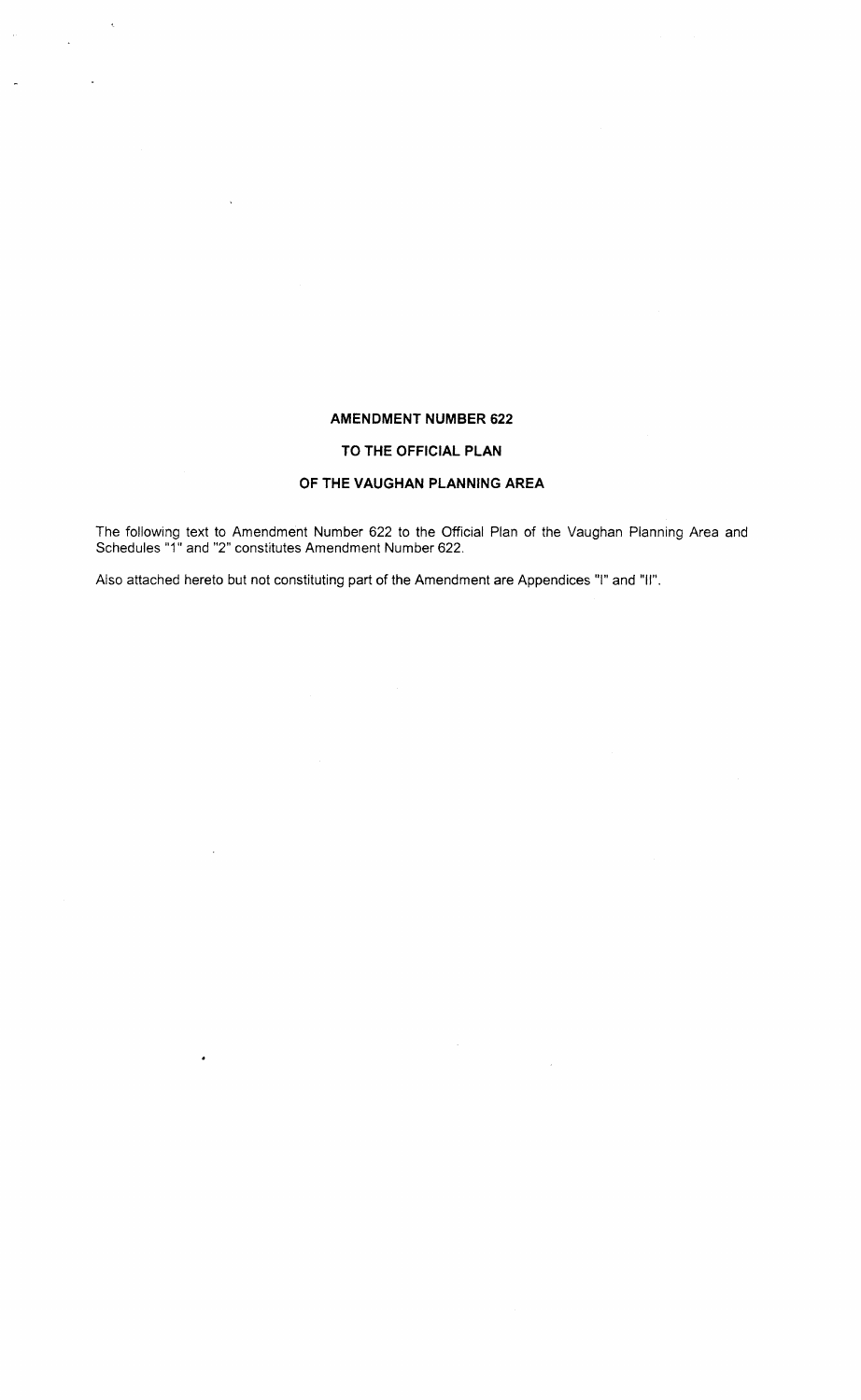#### $\mathbf{I}$ **PURPOSE**

The purpose of this Amendment to the Official Plan is to amend OPA #350 (Maple Community Plan) by redesignating the "Subject Lands" from "Neighbourhood Commercial" to "Medium Density Residential".

## II LOCATION

The lands subject to this Amendment, herein after referred to as "Subject Lands", are shown on Schedule· "1" hereto as "Area Subject to Amendment No. 622". The lands are located on the northwest corner of Keele Street and Drummond Drive, in Part of Lot 24, Concession 4, City of Vaughan.

## III BASIS

The decision to amend the Official Plan to redesignate the subject lands from "Neighbourhood Commercial" to "Medium Density Residential" is based on the following:

- 1. The "Medium Density Residential" designation represents a logical extension of the existing community.
- 2. The "Medium Density Residential" designation is compatible with the surrounding land uses.
- 3. The location of the Subject Lands provides future residents with convenient access to community services such as schools, community centers, parks and libraries.
- 4. A "Medium Density Residential designation is considered to be appropriate on the Subject Lands.

## IV DETAILS OF THE AMENDMENT AND POLICIES RELATIVE THERETO

Amendment NO.350 (Maple Community Plan) to the Official Plan of the Vaughan Planning Area is hereby amended by:

- a) Adding the following to Section 1.2 Medium Density Residential Areas:
	- "dii) A maximum of sixty-six (66) semi detached residential units shall be permitted, on the Lands subject to OPA #622 located northwest corner of Keele Street and Drummond Drive. The appropriate development standards shall be included in the implementing zoning-by-Iaw"
- b) Deleting Schedule "A" thereto, and substituting Schedule "A" attached hereto as Schedule **"2".**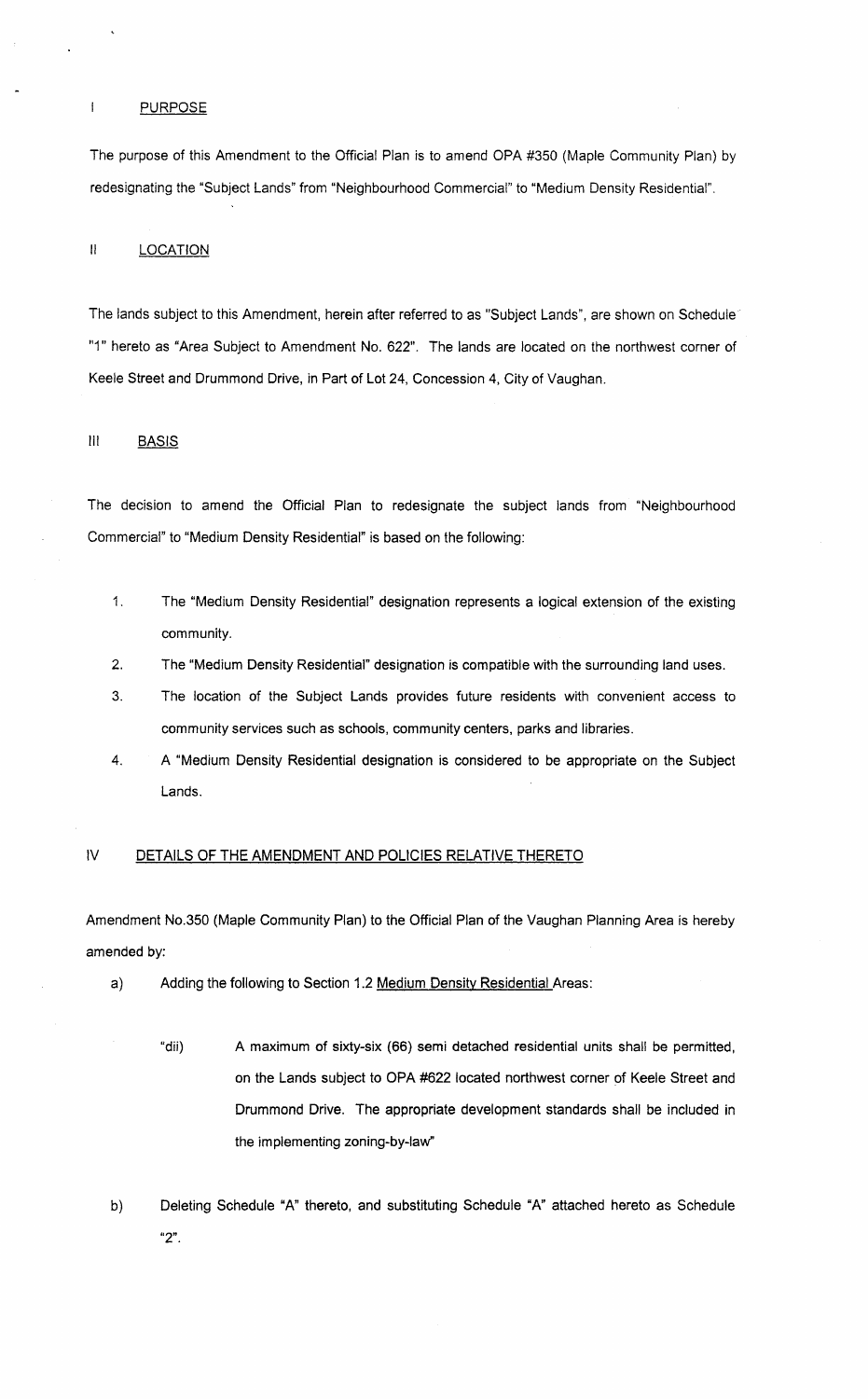## V **IMPLEMENTATION**

 $\ddot{\phantom{1}}$ 

It is intended that the policies of the Official Plan of the Vaughan Planning Area pertaining to the subject lands shall be implemented by way of an amendment to the Vaughan Zoning By-law pursuant to the Planning Act.

# VI INTERPRETATION

 $\hat{\boldsymbol{\beta}}$ 

 $\bar{z}$ 

The provisions of the Official Plan of the Vaughan Planning Area as amended from time to time regarding the interpretation of the Plan shall apply with respect to this Amendment.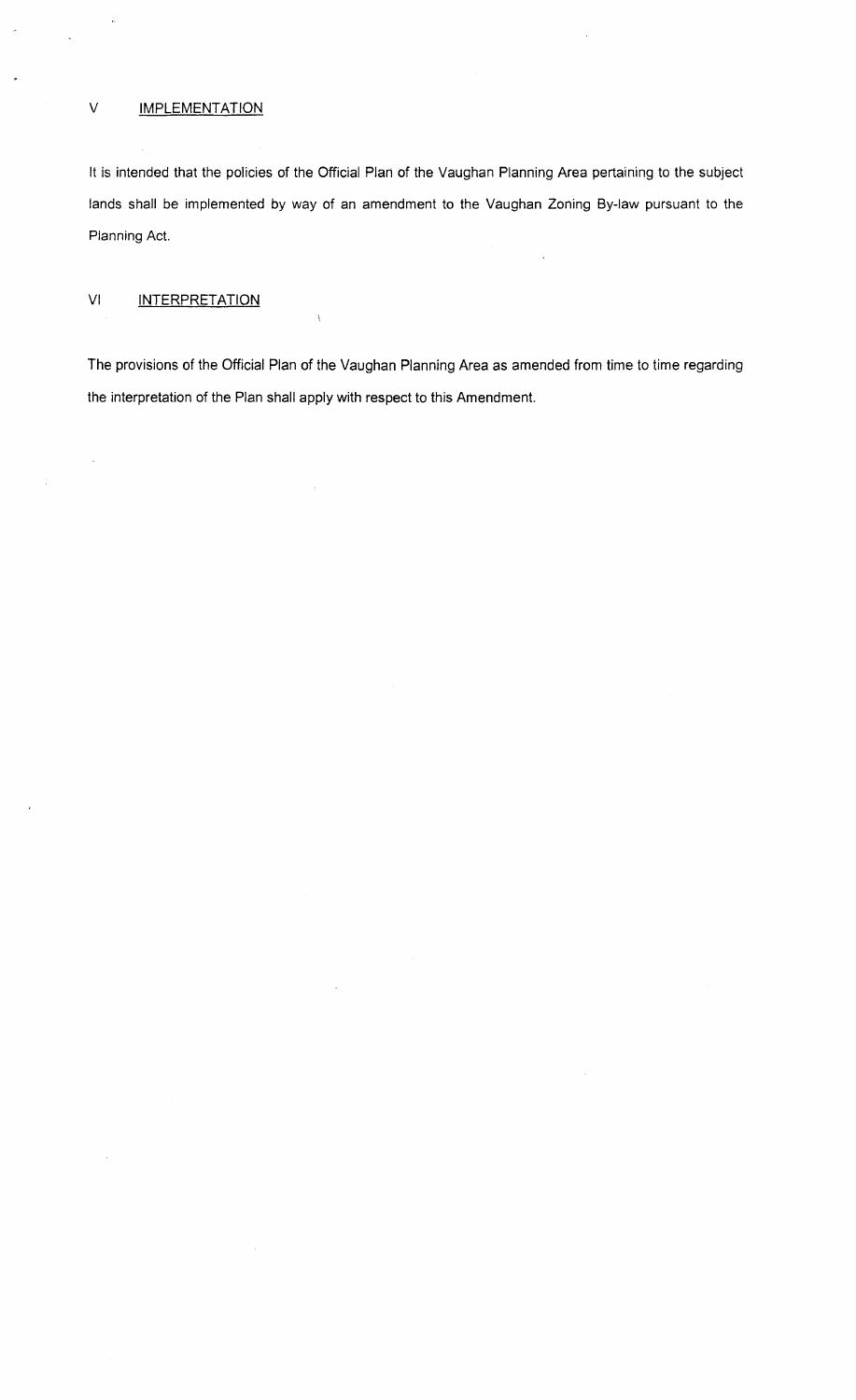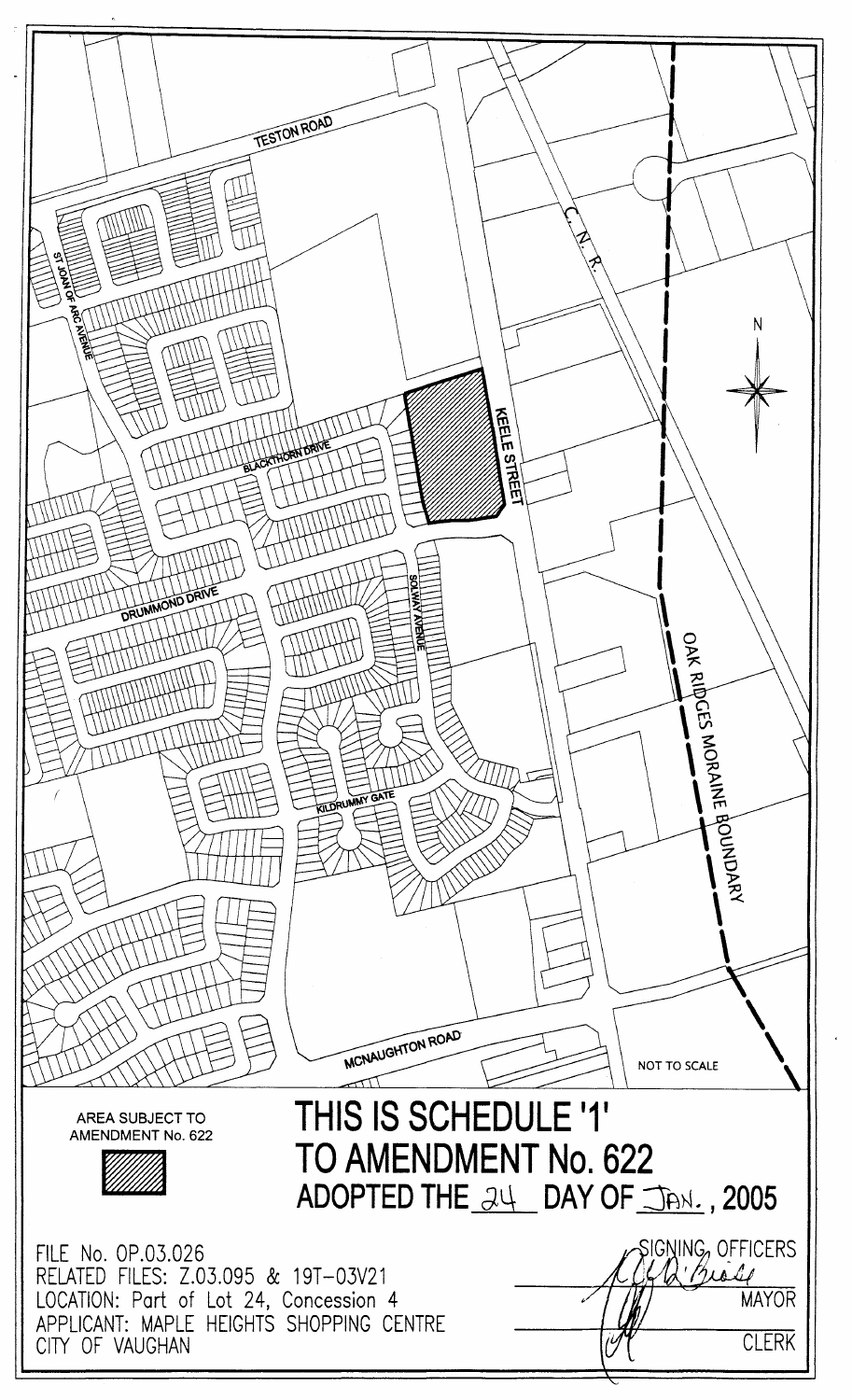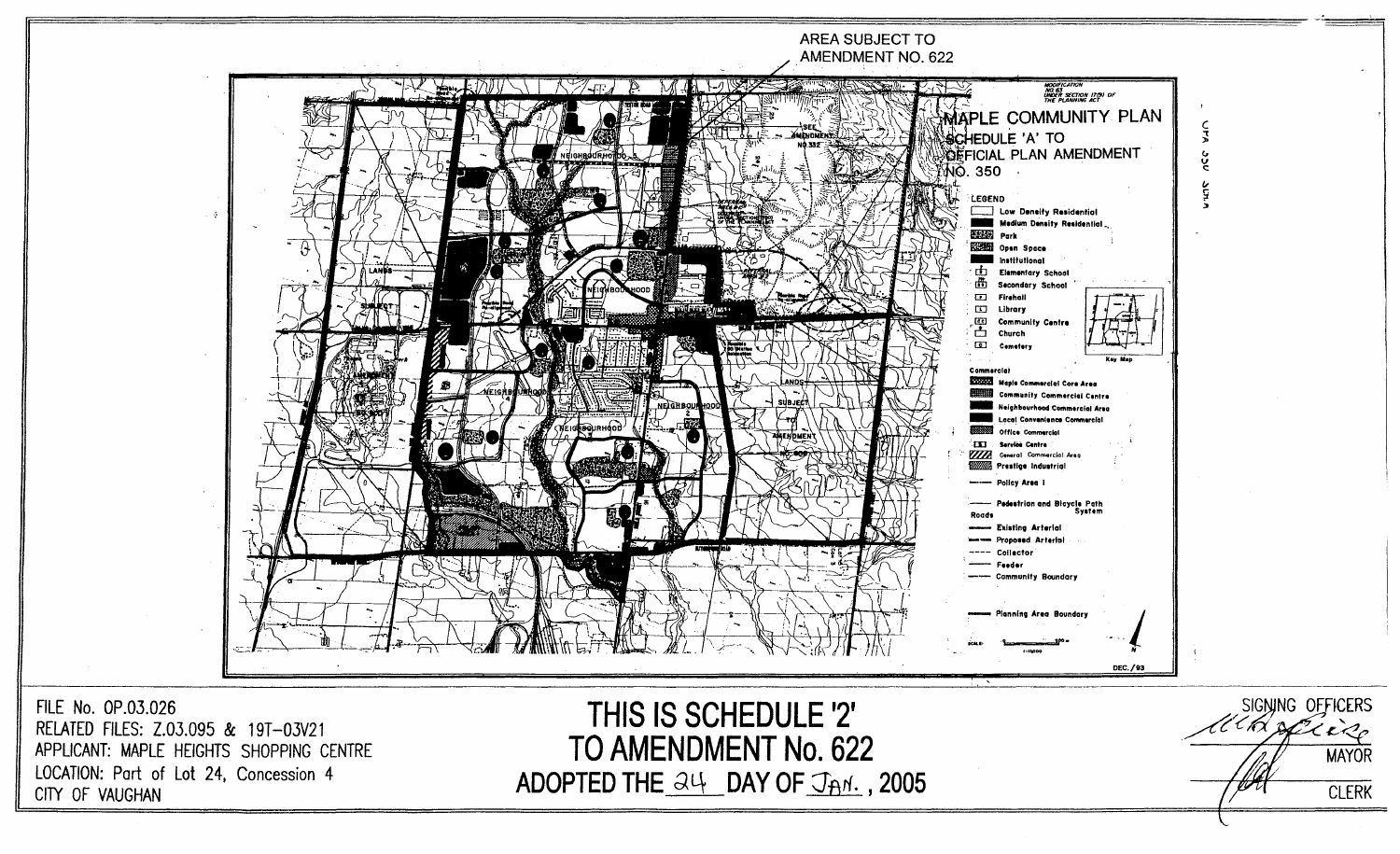# APPENDIX I

The lands affected by this amendment are located on the northwest corner of Keele Street and Drummond Drive, in Part of Lot 24, Concession 4, City of Vaughan.

At the Committee of the Whole meeting of November 29, 2004, the Committee considered applications to amend the Official Plan and Zoning By-law and for Draft Plan of Subdivision approve and resolved:

'The Committee of the Whole recommends approval of the recommendation contained in the following report of the Commissioner of Planning, dated November 29, 2004:

### **Recommendation**

The Commissioner of Planning recommends:

- '1. THAT Official Plan Amendment Application File OP.03.026 (Maple Heights Shopping Centre Inc.) BE APPROVED, and that Official Plan Amendment #350 (Maple Community Plan) be amended to redesignate the subject lands shown on Attachment #2 from "Neighbourhood Commercial Area" to "Medium Density Residential;
- 2. THAT Zoning By-law Amendment Application File Z03.095 (Maple Heights Shopping Centre Inc.) BE APPROVED, and that By-law 1-88 be amended to rezone the subject lands shown on Attachment #2 from C4-H Neighbourhood Commercial Zone with a "H" Holding provision to RS1 Residential Semi-Detached Zone, with the following exceptions:
	- i) require a minimum rear yard of 7m, whereas 7.5m is permitted;
	- ii) required a minimum exterior side yard of 3.5m whereas 4.5m is permitted; and,
	- iii) permit a maximum interior garage width of 3.6m, whereas 3.0m is currently permitted.
- 3." THAT Draft Plan of Subdivision File 19T-03V21 (Maple Heights Shopping Centre Inc.) prepared by KLM Planning Partners Inc., Drawing #04:2, dated November 10,2004, BE DRAFT APPROVED, subject to:
	- i) the implementing Official Plan Amendment be in full force and effect; and,
	- ii) the conditions of draft plan of draft approval provided onset out in Attachment #1.
- 4. For the purpose of notice, the subdivision agreement shall contain a provision that parkland shall be dedicated and/or cash-in-lieu paid for the plan in accordance with the Planning Act and the City's cash-in-lieu policy. The Owner shall submit an appraisal of the subject lands in accordance with Section 42 of the Planning Act, prepared by an accredited appraiser, for approval by the Vaughan Legal Department, Real Estate Division, and the approved appraisal shall form the basis of the cash-in-lieu payment.
- 5. That the following resolution be passed allocating sewage and water servicing capacity:

"NOW THEREFORE BE AND IT IS HEREBY RESOLVED THAT the proposed Draft Plan of Subdivision Application 19T-03V21 (Maple Heights Shopping Centre Inc.) be allocated sewage capacity from the Maple Service Area of York/Durham Servicing Scheme and water supply capacity from Pressure District NO.7 of the York Water Supply System, for a total of 66 residential units.

Council ratified the recommendation of the Committee of the Whole on December 6, 2004.